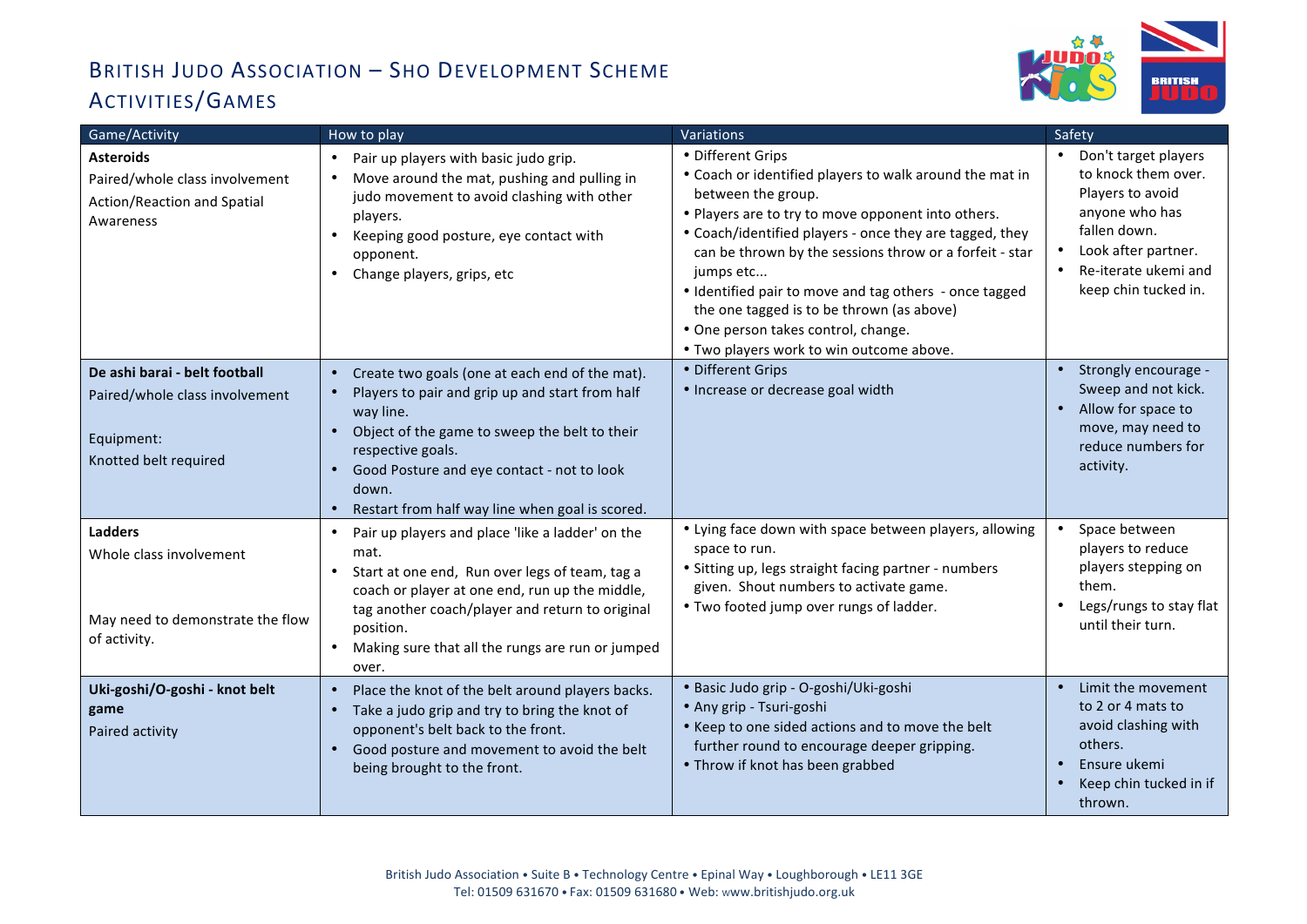## BRITISH JUDO ASSOCIATION - SHO DEVELOPMENT SCHEME ACTIVITIES/GAMES



| Game/Activity                                                   | How to play                                                                                                                                                                                                                                                                                                                                                                                                                          | <b>Variations</b>                                                                                                                                                                                                                                                                                                                                                                       | Safety                                                                                                                                                                                        |
|-----------------------------------------------------------------|--------------------------------------------------------------------------------------------------------------------------------------------------------------------------------------------------------------------------------------------------------------------------------------------------------------------------------------------------------------------------------------------------------------------------------------|-----------------------------------------------------------------------------------------------------------------------------------------------------------------------------------------------------------------------------------------------------------------------------------------------------------------------------------------------------------------------------------------|-----------------------------------------------------------------------------------------------------------------------------------------------------------------------------------------------|
| <b>Slinky Hips</b><br>Paired activity to encourage<br>avoidance | Pair players up. Start at one end of the mat.<br>$\bullet$<br>Grip up with one player around the back (O-<br>$\bullet$<br>goshi), other over the shoulders.<br>Move down the mat, taking in turns, try to avoid<br>$\bullet$<br>tori's hips engaging for a throw.<br>Encourage - Good posture, fast movement                                                                                                                         | • Left and right movement for both players<br>• Change technique for e.g. Tai otoshi<br>• On the move, around the mat                                                                                                                                                                                                                                                                   | Ensure ukemi is used.<br>Tuck chin in if thrown.<br>$\bullet$<br>Be aware of activity<br>space when general<br>movement<br>Linear - wait at each<br>end.                                      |
| <b>Sumo</b><br>Individual, Identified groups may<br>be needed   | Make a circle with belts or identified mat area.<br>$\bullet$<br>Push players out of identified area.<br>$\bullet$<br>Only feet are allowed to touch the mat.<br>$\bullet$<br>Any other part, opponent is eliminated along<br>$\bullet$<br>with who steps out first.<br>Winner stays in.<br>$\bullet$                                                                                                                                | • Start back to back, turn around and push/pull out of<br>the area.<br>• Start facing, like the sport of Sumo.<br>• Themed throw to win.<br>· Judo Grips only.<br>• No specific gripping.                                                                                                                                                                                               | Be aware of Kube-<br>nage action - gripping<br>around the head.<br>Ensure ukemi is used.<br>Tuck chin in if thrown.                                                                           |
| Jockey's Up<br>Paired, whole group elimination<br>game          | Form a circle or around the contest area of the<br>mat.<br>One partner stands facing the centre and the<br>$\bullet$<br>other places their hands on their shoulders.<br>Run in one direction, listen to commands of<br>'Hajime', 'change direction' and 'jockey's up'.<br>Last one to the finishing position is out.<br>Players to either sit in the middle of the mat or<br>$\bullet$<br>to sit where they were to keep the circle. | . On Jockey's up - horse (partner) to go onto hands and<br>knees. Runner to sit on the back of their horse.<br>• Horse (partner) to stand with their legs apart - Runner<br>to go through the legs from the back and stand up in<br>front of Horse<br>• Runner to 'piggy back' their partner.<br>• Activities during running to slow players down, e.g.<br>forward roll, break fall etc | On the direction of<br>Jockey's up, keep<br>running in same<br>direction until<br>reaching partner. Not<br>to take shortest route<br>back.<br>Don't push or bump<br>anyone out of the<br>way. |
| Pac Man<br>Whole class involvement<br>Strategic fast thinking   | One person identified to tag.<br>$\bullet$<br>Players are to move judo movement - using the<br>lines on the mat to escape being tagged.<br>Once tagged, that line is now out.<br>$\bullet$<br>Player is to stand on the line with their feet away<br>$\bullet$<br>from the corners. This is to allow movement<br>past by other players.                                                                                              | · Side movement only - Okuri-ashi-barai stepping.<br>When players foot touches corner then they can<br>move around the square<br>· Side and forward movement - Tsugi-ashi (forward<br>movement)                                                                                                                                                                                         | Speed may increase<br>when getting<br>approached by<br>catcher.<br>Be aware of other<br>players.                                                                                              |